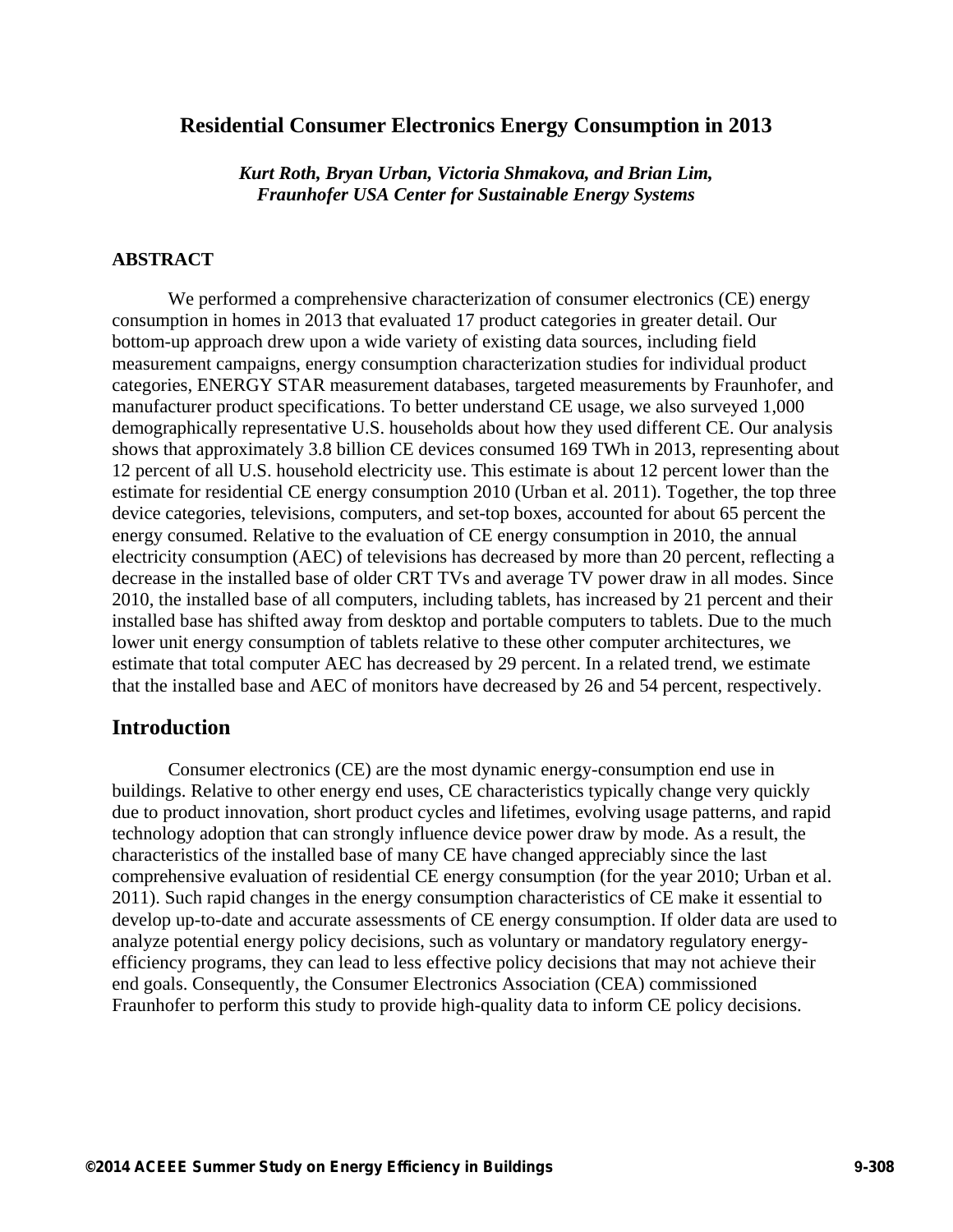# **National Energy Consumption Calculations**

## **Unit Energy Consumption (UEC) and Annual Electricity Consumption (AEC) Calculation Methodology**

We used a bottom-up approach to evaluate the AEC of most CE device categories (see Figure 1). For those, we developed usage estimates or annual average time spent in each power mode (in hours). Multiplying usage by average power draw (in watts) in each mode yields the annual unit electricity consumption (UEC) in each mode (in kWh/year). The sum of the UEC over all modes equals the total device UEC, and the product of the UEC and the installed base (number of units) equals the AEC. Prior studies of CE energy consumption describe this methodology in further detail (e.g., Kawamoto et al. 2001; Roth et al. 2002, 2006, Roth and McKenney 2007, Urban et al. 2011).



Figure 1. UEC and AEC calculation methodology (Roth et al. 2002).

We used a different approach to calculate the UEC of mobile devices, as they are typically used while running on batteries. For smart phones and tablet computers, we calculate the UEC by estimating the energy consumed to charge their batteries. In addition, we also evaluated the energy consumed by their battery chargers while plugged into the wall outlets.

### **Residential Installed Base**

The residential installed base equals the total number of devices actively used in homes, excluding devices that are not used (e.g., those stored, unplugged in basements or closets). Most installed base estimates came from market research studies (most notably CEA 2013a,b), the CE Usage Survey (described below), and, to a lesser extent, CE sales data. To ensure that the CE Usage Survey questions about ownership did not capture devices in storage, we specifically asked about the ownership of devices that have been plugged in within the last month. Typically, the installed base estimates have the lowest uncertainty of any AEC component.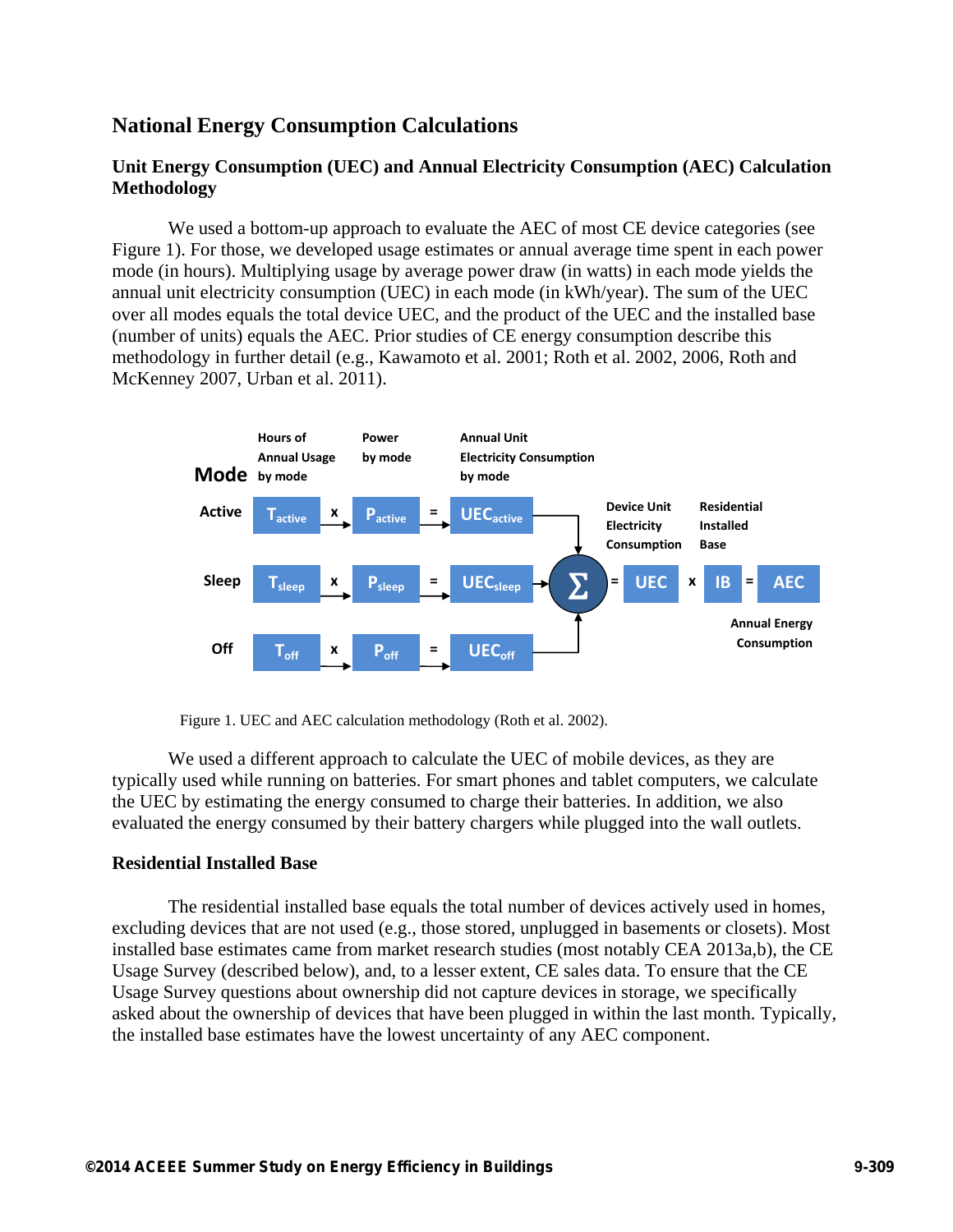### **Usage by Mode**

Usage by mode was the most challenging aspect of UEC to quantify. For some products, we used field monitoring data to evaluate usage patterns. Unfortunately, few field studies evaluating CE usage have been completed that included larger, random sample sizes. Consequently, we organized surveys of 1,000 demographically representative U.S. households to develop new information about CE usage (henceforth referred to as the CE Usage Survey; more in Urban et al. 2014). The surveys asked respondents questions about CE installed in their household and how they are used. The questions ultimately posed were developed by Fraunhofer in close consultation with the CEA Market Research Team, which regularly performs surveys on a variety of topics. Subsequently, we processed the responses received in category-specific models to estimate the installed base of CE and CE usage. The surveys focused on CE categories with the highest energy consumption and/or greatest usage uncertainty (see Table 1), and were fielded in late 2013 and early 2014 (see Urban et al. 2014 for details).

### **Power Draw by Mode**

All consumer electronics have at least two basic operating modes, e.g., on and off, and most have more. For many CE, the operational power draw can vary appreciably due to changes in operation, e.g., computer microprocessor utilization scaling. For each CE category, we identified the most relevant power modes and developed estimates for the average power draw of its installed base in each mode.

Ideally, our assessment would use measurements of CE deployed in a larger sample (of at least several hundred) of demographically representative U.S. households to generate the power draw by mode estimates. Unfortunately, the cost and time required to perform such a study was beyond the scope of this project. Instead, we relied upon several different sources to estimate power draw by mode, including:

- Field measurement campaigns
- CE energy consumption characterization studies
- ENERGY STAR measurement databases
- Targeted measurements by Fraunhofer
- Manufacturer product specification
- Measurements by CEA member companies

We were able to consult multiple sources for most CE categories, which increased our confidence in our power draw by mode estimates. Urban et al. (2014) provides further detail about how the power draw by mode estimates were developed for specific categories.

## **Categories Selected for Further Study**

Although this study would have, ideally, evaluated the annual electricity consumption (AEC) of all CE in greater detail, time and scope constraints required that we focus our effort on the CE categories where a more refined analysis would provide the greatest value. Consequently, in conjunction with CEA, we selected 17 distinct CE products for more refined AEC analysis based on preliminary AEC estimates (higher more likely to be selected) and uncertainty in the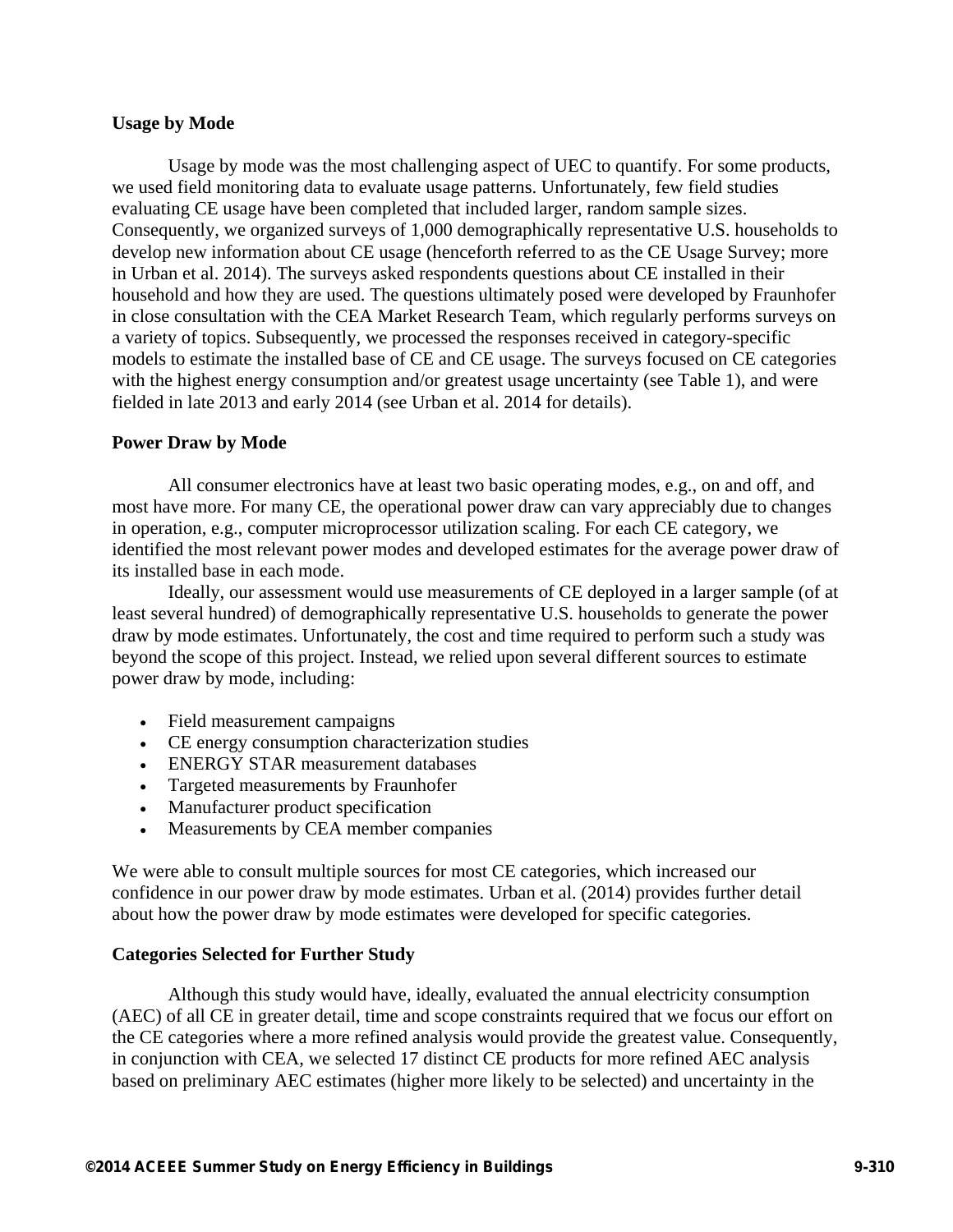preliminary AEC estimate (higher more likely to be selected). In addition, we used the preliminary AEC estimates to characterize the products not selected for more refined analysis.

Table 1 summarizes the products selected for further analysis. Since a relatively small number of CE categories account for the vast majority of all CE energy consumption, this approach does not have a major impact on the accuracy of our estimate for total residential AEC.

| Cable Set-top Box (STB)      | Included in CE Usage Survey? |
|------------------------------|------------------------------|
| Compact Audio                | Yes                          |
| <b>Computer Speaker</b>      | <b>Yes</b>                   |
| <b>Desktop Computer</b>      | Yes                          |
| Internet Access Device (IAD) | N <sub>o</sub>               |
| Modem                        | N <sub>0</sub>               |
| Monitor                      | N <sub>o</sub>               |
| <b>Portable Computer</b>     | Yes                          |
| Router                       | N <sub>0</sub>               |
| <b>Satellite STB</b>         | N <sub>o</sub>               |
| <b>Smart Phone</b>           | Yes                          |
| <b>Speaker Dock</b>          | Yes                          |
| <b>Stand-alone STB</b>       | N <sub>o</sub>               |
| Tablet                       | Yes                          |
| Telco STB                    | N <sub>o</sub>               |
| Television                   | Yes                          |
| Video Game Console           | Yes                          |

Table 1. CE categories selected for more refined analysis

Stand-alone STBs include digital media adaptors, stand-alone digital video recorders (DVRs), and over-the-air digital television adapters (OTA-DTA)

## **Results**

 $\overline{a}$ 

We estimate that about 3.8 billion CE devices in 119 million U.S. households (CEA 2013a) consumed 169 TWh of electricity in 2013. This equals about 12 percent of residential electricity consumption and 8.4 percent of residential primary energy consumption<sup>1</sup>. Figure 2 shows the breakdown of CE energy consumption by category. Three product categories, televisions, computers (including monitors and computer speakers), and set-top boxes together accounted for about 65 percent of CE electricity consumption.

 $<sup>1</sup>$  Based on DOE/EIA (2014 a,b) and DOE (2012).</sup>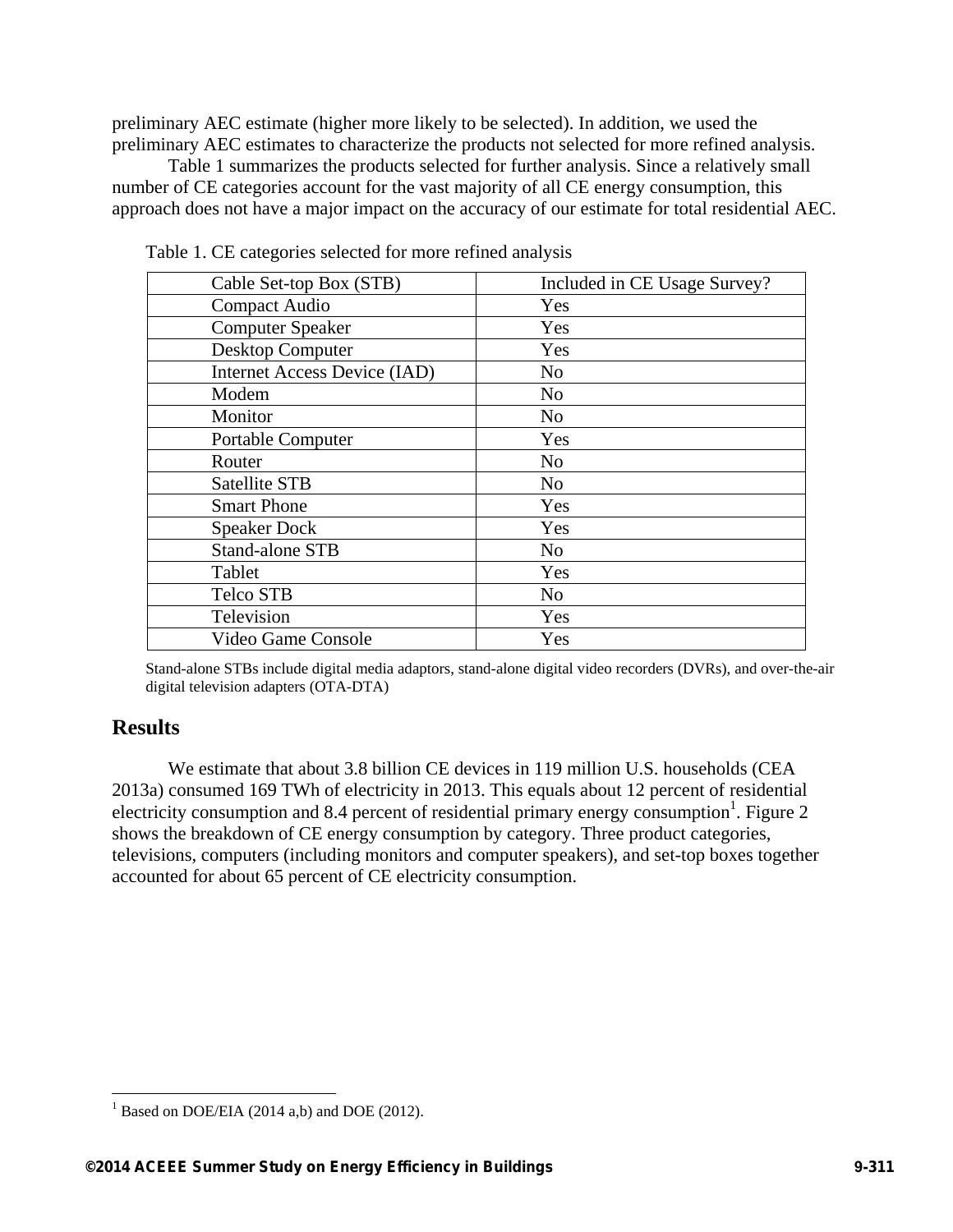

Figure 2. Residential CE electricity consumption in 2013, by category.

Figure 3 summarizes the installed base<sup>2</sup> breakdown of the categories evaluated in more detail. In addition, we estimate that there are 2.1 billion "other" CE devices in U.S. homes. Although these "other" devices account for a majority (55 percent) of the CE installed base, we estimate that they represent about 17 percent of total AEC.

 $\overline{a}$ 

 $2^2$  For most of the categories evaluated in more detail, the installed base estimates represent the number of devices plugged in sometime in the past month.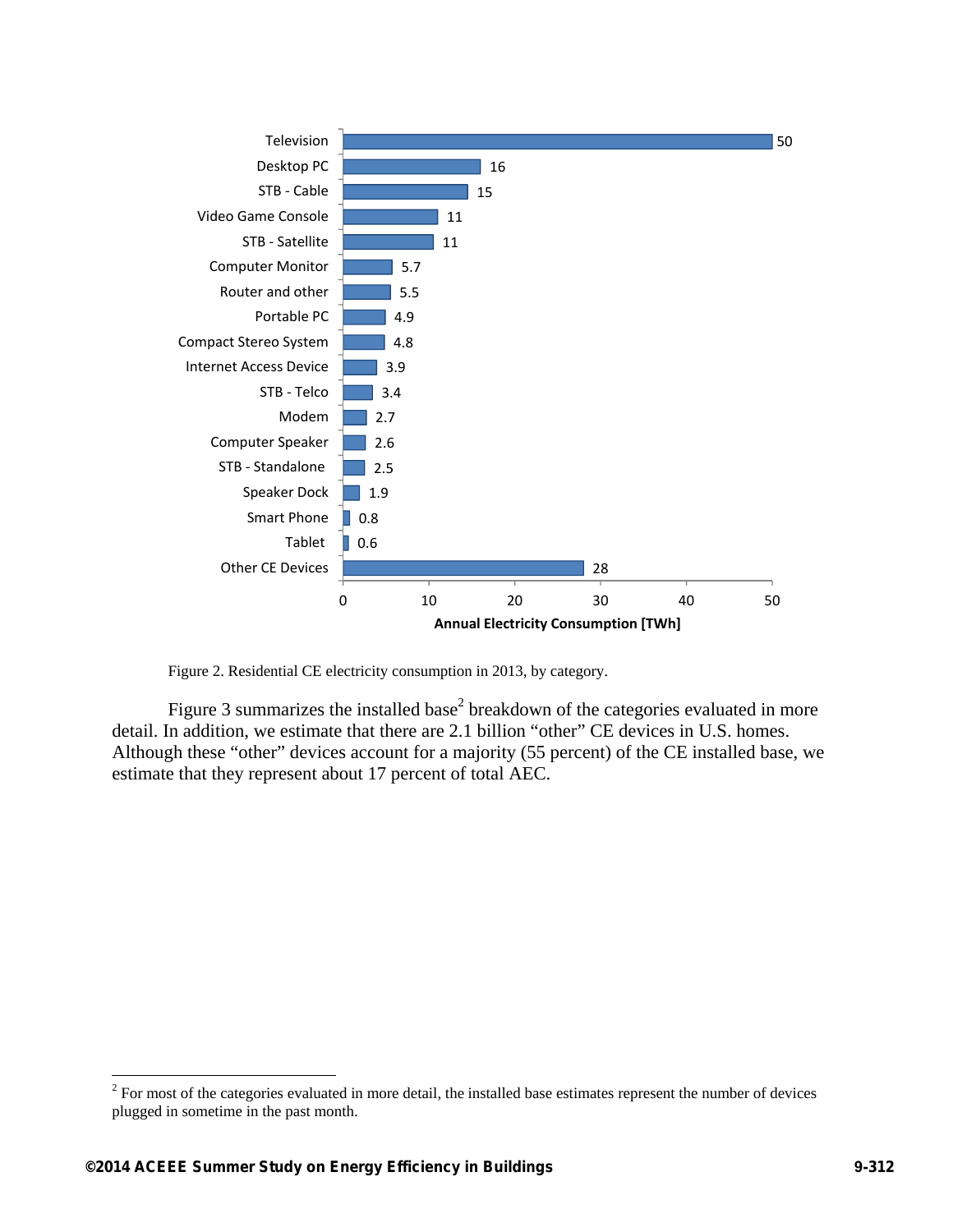

Figure 3. Residential CE installed base in 2013 for categories evaluated in more detail.

Tables 2 and 3 present the average usage and power draw by mode estimates for the categories evaluated in more detail. Please note that the mode categories presented are approximate for some CE categories. In addition, we used a different methodology to calculate the UEC of smart phones and tablets. Urban et al. (2014) contains further details about the specific operating modes used for different categories.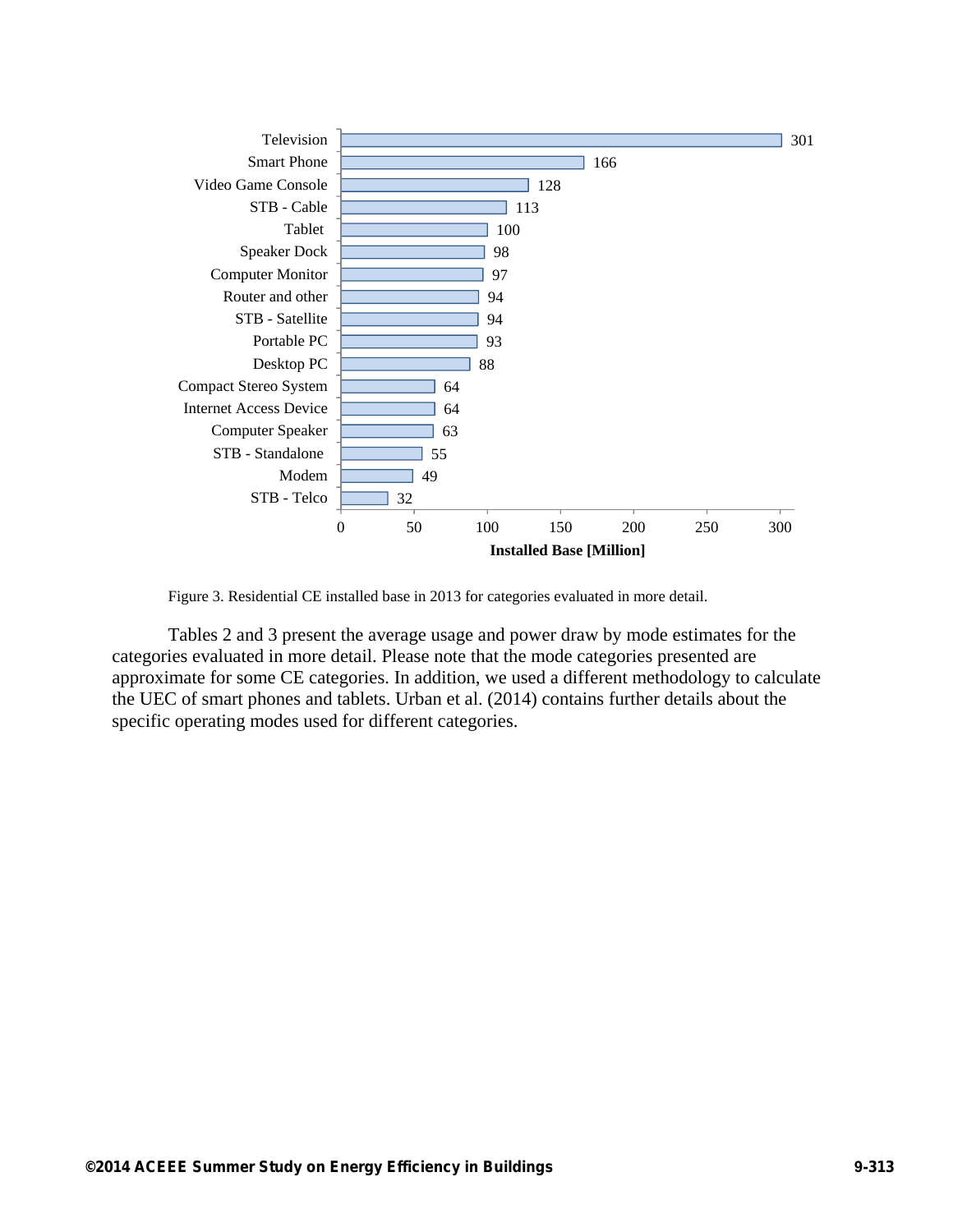| Category                      | Active/On<br>[h/year] | Idle [h/year] | Sleep<br>[h/year] | Standby/Off<br>[h/year] |
|-------------------------------|-----------------------|---------------|-------------------|-------------------------|
| <b>Compact Stereo System</b>  | 1,241                 | 949           |                   | 6,570                   |
| <b>Computer Monitor</b>       | 1,533                 |               | 4,453             | 2,774                   |
| <b>Computer Speaker</b>       | 986                   | 4,125         |                   | 3,649                   |
| Desktop PC                    | 1,248                 | 1,541         | 2,088             | 3,883                   |
| <b>Internet Access Device</b> | 7,826                 |               |                   | 934                     |
| Modem                         | 7,826                 |               |                   | 934                     |
| Portable PC                   | 1,139                 | 620           | 2,202             | 3,601                   |
| Router and other              | 7,826                 |               |                   | 934                     |
| <b>Speaker Dock</b>           | 1,205                 | 2,007         |                   | 5,548                   |
| $STB - Cable$                 | 5,475                 |               | 3,285             |                         |
| STB - Satellite               | 3,942                 |               | 4,818             |                         |
| STB - Standalone              | 6,826                 |               | 1,935             |                         |
| $STB - Telco$                 | 4,818                 |               | 3,942             |                         |
| Television                    | 1,606                 |               |                   | 7,154                   |
| Video Game Console            | 355                   | 885           |                   | 7,521                   |

Table 2. Annual usage hours by mode for product categories investigated in more detail

Table 3. Average power draw by mode for product categories investigated in more detail

| Category                      | Active/On [W] | Idle $[W]$ | Sleep [W] | Standby/Off [W] |
|-------------------------------|---------------|------------|-----------|-----------------|
| <b>Compact Stereo System</b>  | 30            | 12         |           | 4.0             |
| <b>Computer Monitor</b>       | 34            |            | 0.9       | 0.6             |
| <b>Computer Speaker</b>       | 19            | 4.2        |           | 1.5             |
| Desktop PC                    | 70            | 56         | 3.4       | 1.6             |
| <b>Internet Access Device</b> | 7.7           |            |           | 1.5             |
| Modem                         | 7.1           |            |           | 0.1             |
| Portable PC                   | 30            | 17         | 1.6       | 1.1             |
| Router and other              | 7.4           |            |           | 1.0             |
| <b>Speaker Dock</b>           | 4.8           | 3.0        |           | 1.3             |
| $STB - Cable$                 | 16            |            | 14        |                 |
| STB - Satellite               | 14            |            | 12        |                 |
| STB - Standalone              | 6.1           |            | 3.1       |                 |
| $STB - Telco$                 | 13            |            | 11        |                 |
| Television                    | 90            |            |           | 1.6             |
| Video Game Console            | 58            | 51         |           | 2.6             |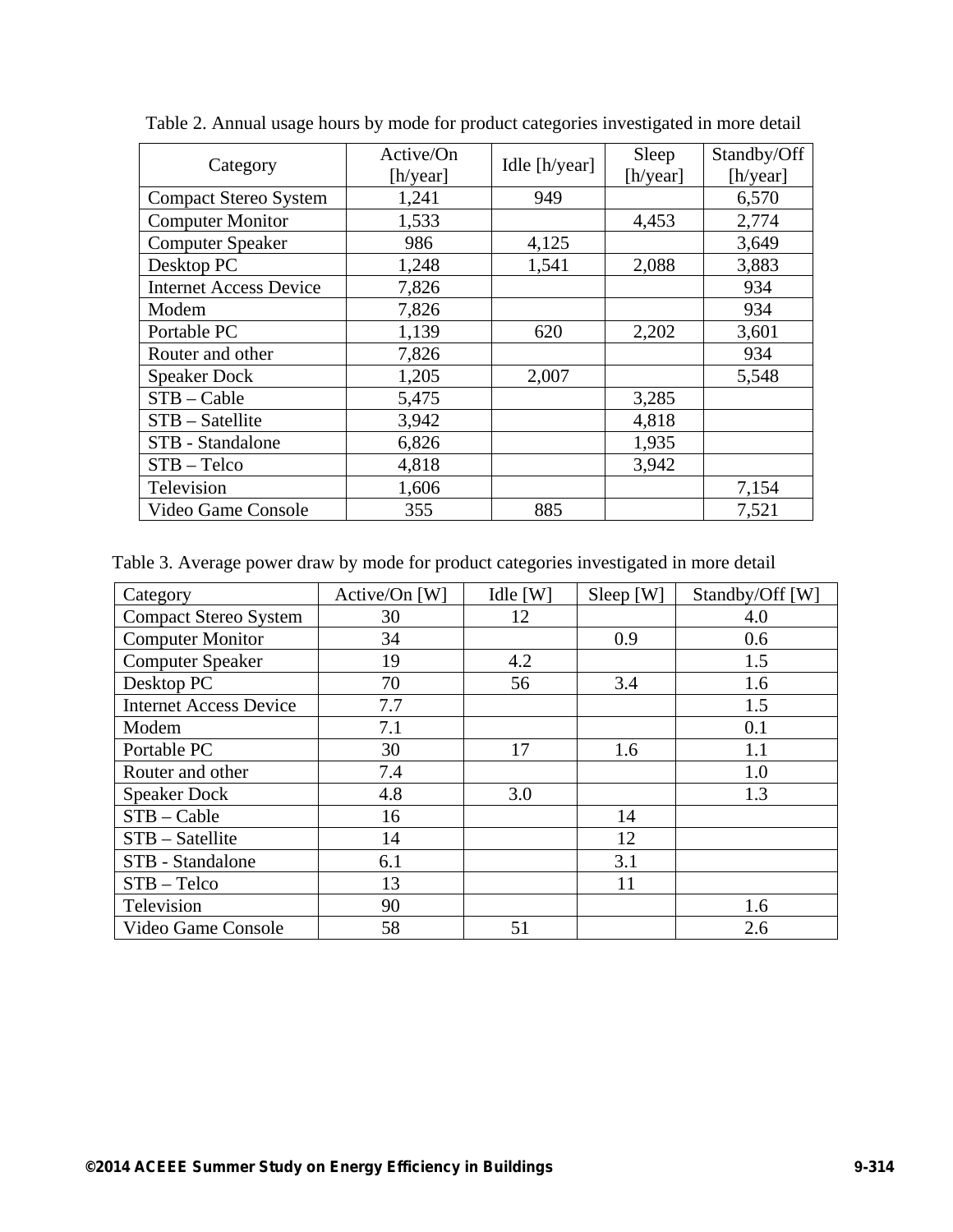Figure 4 summarizes the UEC breakdown by operational mode for the categories evaluated in further detail.



 $\blacksquare$  Active  $\blacksquare$  Idle  $\blacksquare$  Sleep  $\blacksquare$  Off/Standby

Figure 4. Breakdown of UEC by operational mode.

### **Key Trends**

Our estimate for residential CE electricity consumption is 12 percent lower than that for 2010 (Urban et al. 2011). The following subsections describe the key changes from 2010 responsible for this decrease for the three product categories that accounted for a majority of electricity consumption in both 2010 and 2013: televisions, computers, and set-top boxes.

### **Televisions**

Since the first evaluation of CE energy consumption (for 2006; Roth and McKenney 2007), televisions have always accounted for the largest portion of CE energy consumption. For the first time in over a decade, the estimated number of plugged-in TVs has decreased significantly, by 52 million units (15 percent) from 2010 to 2013. This, together with a shift from CRT to LCD TVs resulted in more than a 20% decline in estimated TV AEC from 2010 to 2013. Around 90% of the 40 million TVs sold per year are flat-panel LCD displays (CEA 2013b), and these have overtaken CRTs as the most prevalent display technology deployed in homes. Our best understanding of this decrease of TVs plugged in within the last month is that a large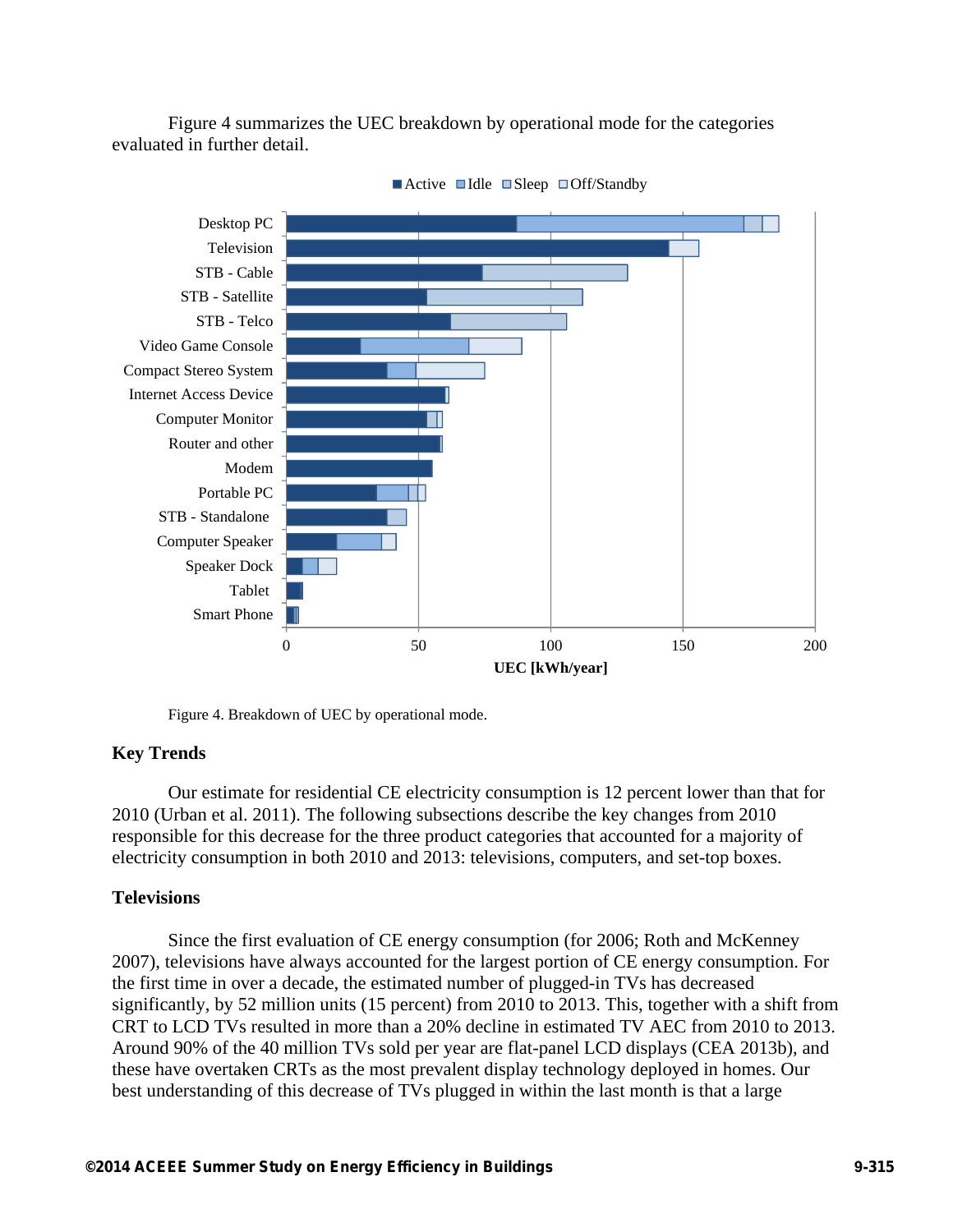portion of older, less-efficient CRT displays have been removed from service and not replaced (see Figure 5). Since our only indication of this change comes from our phone survey, its precise magnitude has some uncertainty.



Figure 5. Breakdown of TV installed base by display technology in 2010 and 2013.

Total active TV usage has remained fairly consistent over time, while per-TV on-time has increased somewhat from 2010. Active-mode power draw has continued to decrease (from an average of 104 W in 2010 to 90 W), even while average screen size continues to increase (34 inches in 2013, up from 29 inches in 2010 [Urban et al. 2011] and 26 inches in 2006 [Roth and McKenney [2007]), owing to the greater efficiency of newer displays.

## **Computers**

We evaluated three computer types as well as smart phones in more depth. Overall, the estimated total AEC of all computers has decreased by 29 percent since 2010 (see Figure 6). A migration of the installed base to much less energy-intensive tablet computers (i.e., about ninefold lower UEC than portable PCs) and application of more refined methods to evaluate computer usage are the main drivers for this decrease.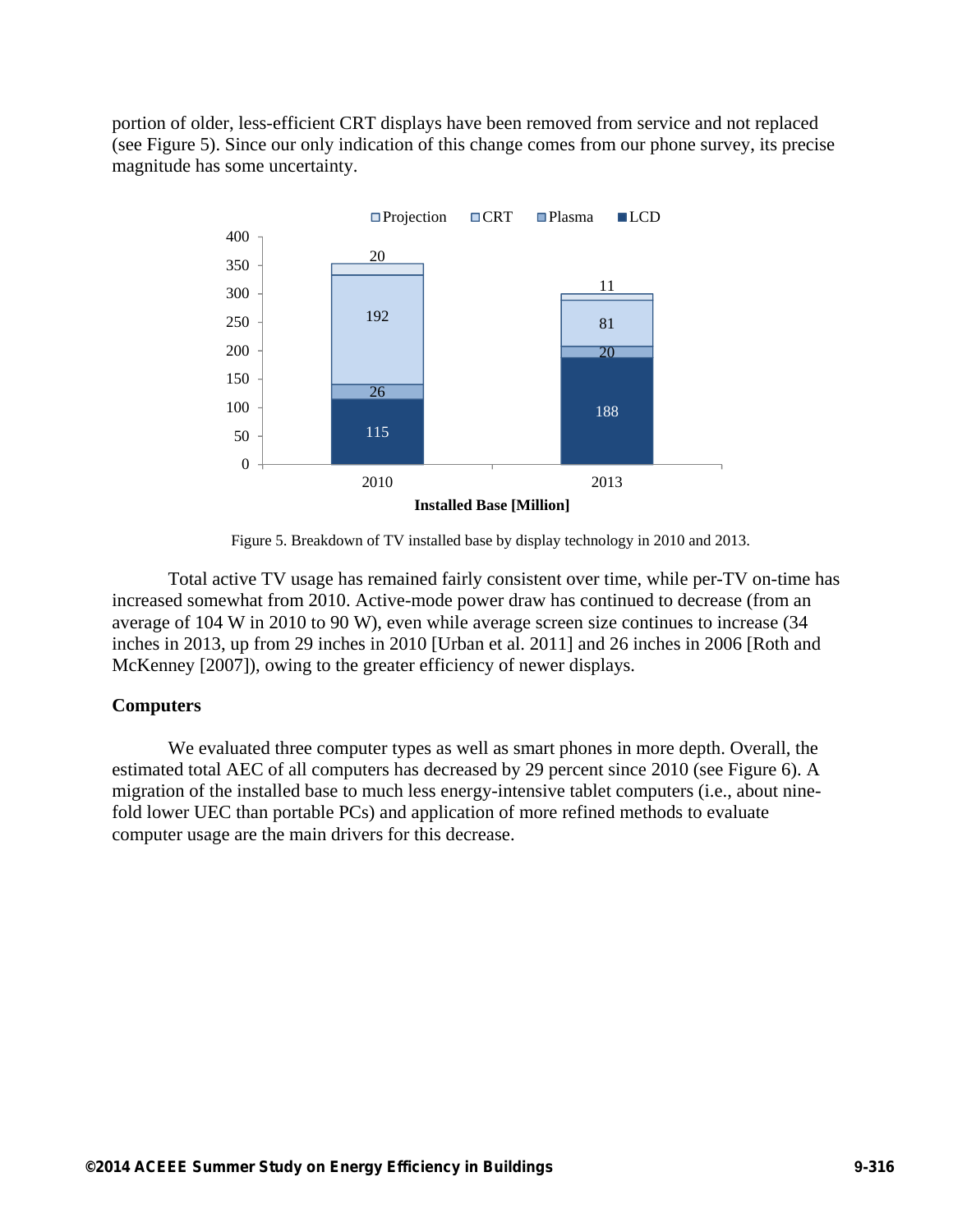

Figure 6. Breakdown of computer installed base in 2010 and 2013.

The plugged-in installed base of both desktop and portable computer decreased from 2010 to 2013 (desktop: 101 to 88 million, portable: 132 to 93 million). We believe that this is due to the 25-fold increase in the ownership of tablets, from 4 million (Urban et al. 2011) to 100 million (CEA 2013a). Including tablet computers, the installed base of all computers categories in 2013 was 19 percent higher than in 2010.

We also estimated lower annual hours spent in active mode for both desktop (18%) and portable (39%) computers in 2013 than in 2010. This primarily reflects refinements in the computer usage survey and models that we think improve the accuracy of our estimates for time in operational modes for desktop PCs. Specifically, the current approach increases the precision the survey questions posed by asking about three times of day (morning, afternoon, and evening). This provides a richer representation of usage throughout the whole day than in Urban et al. (2011). In addition, we think that breaking the day into more discrete time periods increases the accuracy of respondents' estimates for total computer usage.

One consequence of the decreased installed base of desktop and portable computers is a 26 percent decrease in the installed base of monitors<sup>3</sup>. In addition, our estimate of active-mode usage (tied to the enhanced computer usage models described above) decreased by 39 percent. That, combined with a decrease in the average power draw in all modes (due to the rise of LED backlit monitors since 2010; DisplaySearch 2014) resulted in a 40 percent decrease in UEC. Taken all together, the estimated monitor AEC decreased by 54 percent.

#### **Set-top Boxes (STBs)**

Figure 7 depicts the breakdown of the AEC of all STBs by type in both 2010 and 2013. Since 2010, total STB AEC has increased by about 20 percent, while the installed base has increased by about 31 percent.

<sup>&</sup>lt;sup>3</sup> Another factor is the increased portion (from 14 to 21 percent) of desktop computers that are all-in-one computers, i.e., devices with an integrated display.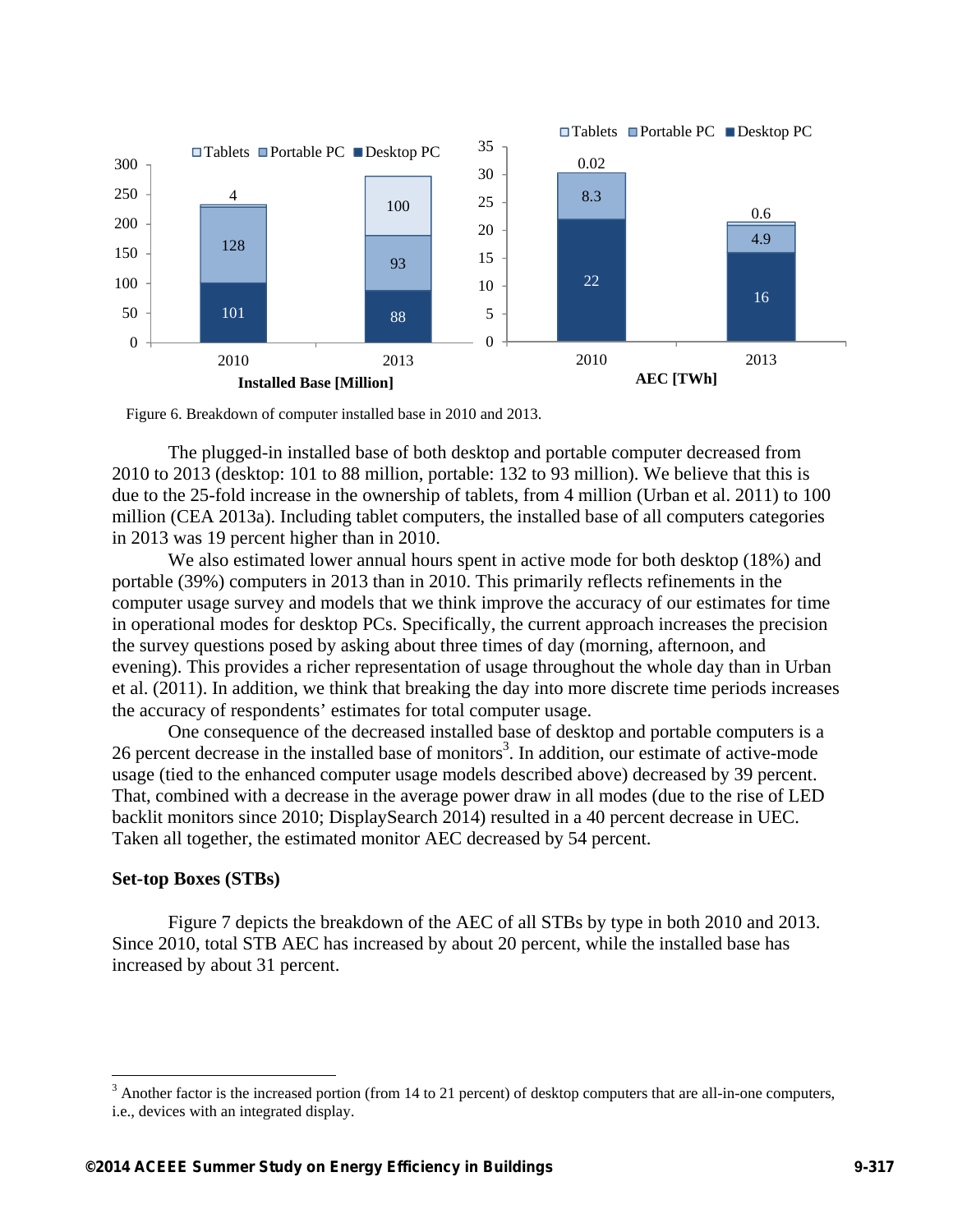

Figure 7. Breakdown of STB AEC by type in 2010 and 2013.

The installed base of cable STBs increased by about 30 percent since 2010. This mainly reflects that the number of cable digital television adaptors has almost doubled in that period, driven by providers transitioning to digital cable service. Meanwhile, the number of satellite STBs has increased by 24 percent. For both cable and satellite STBs, the portion of highdefinition units has increased. In addition, the telco STBs has doubled since 2010. The average power draw by mode values for pay- $TV^4$  STBs has not changed greatly since 2010.

## **Conclusions**

 $\overline{a}$ 

We performed a comprehensive characterization of consumer electronics energy consumption in homes in 2013, evaluating 17 priority product categories is greater detail. For all products evaluated, we used a bottom-up methodology to evaluate AEC, developing estimates for installed base and power draw and usage by mode. The installed base estimates largely came from market research studies and the CE Usage Survey. We used power draw estimates from a wider range of sources, including field measurement campaigns, energy consumption characterization studies for individual product categories, ENERGY STAR measurement databases, targeted measurements by Fraunhofer, and manufacturer product specifications. Usage estimates were largely derived from the CE Usage Survey, a survey of 1,000 demographically representative U.S. households about how they used different CE. Notably, we refined the computer usage survey and models to improve the accuracy of our usage by mode estimates for computers. In addition, we also incorporated estimates from field monitoring studies.

We found that the approximately 3.8 billion CE devices in U.S. homes in 2013 consumed 169 TWh, representing about 12% of all U.S. household electricity use. This estimate is 12 percent lower than our 2010 estimate (Urban et al. 2011). Together, the top three device categories, televisions, computers, and set-top boxes, accounted for about 65 percent of the energy consumed. Relative to the evaluation of CE energy consumption in 2010, the AEC of televisions has decreased by more than 20 percent, reflecting a decrease in the installed base of

<sup>&</sup>lt;sup>4</sup> Pay-TV services include cable, satellite, and telco.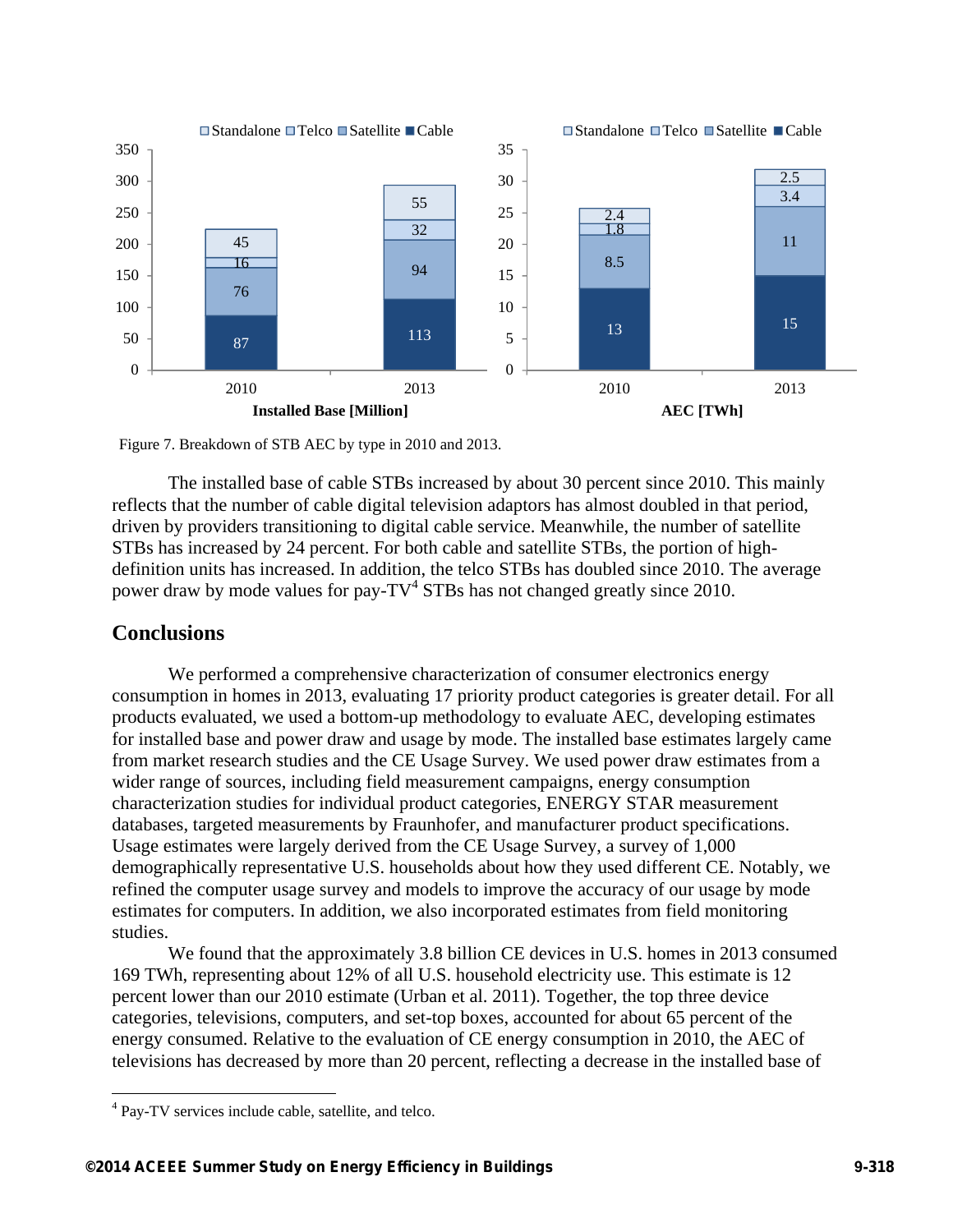older CRT TVs and average TV power draw in all modes. Since 2010, the installed base of all computers, including tablets, has increased by 19 percent. Their installed base has shifted away from desktop and portable computers to tablets. Due to the much lower UEC of tablets relative to these other computer architectures, e.g., about a nine-fold lower UEC than portable computers, we estimate that total computer AEC has decreased by 29 percent. In a related trend, we estimate that the installed base and AEC of monitors have decreased by 26 and 54 percent, respectively. Finally, the estimated AEC of STBs increased by 20 percent, while the installed base of STBs grew by about 31 percent.

# **References**

- CEA. 2013a. "15th Annual CE Ownership and Market Potential Study." CEA Market Research Report, April, 2013. Consumer Electronics Association.
- CEA. 2013b. "U.S. Consumer Electronics Sales & Forecasts 2009-2014." CEA Market Research Report, July, 2013. Consumer Electronics Association.
- DisplaySearch. 2014. "Quarterly Desktop Monitor Shipment and Forecast Report, 2011-13".
- DOE. 2012. **2011 Buildings Energy Databook**. U.S. Department of Energy, Energy Efficiency and Renewable Energy. March.
- DOE/EIA. 2014a. "Electric Power Monthly: Table 5.1. Retail Sales of Electricity to Ultimate Customers". U.S. Department of Energy, Energy Information Administration. February 21.
- DOE/EIA. 2014b. *Annual Energy Outlook 2014 Early Release: Energy Consumption by Sector and Source*. U.S. Department of Energy, Energy Information Administration. Accessed March 6.
- Kawamoto, K., J. Koomey, B. Nordman, R. Brown, M.A. Piette, M. Ting, and A. Meier. 2001. "Electricity used by office equipment and network equipment in the U.S.: Detailed report and appendices." Lawrence Berkeley National Laboratory Final Report, LBNL-45917. Feb.
- Roth, K., F. Goldstein, and J. Kleinman. 2002."Energy Consumption by Office and Telecommunications Equipment in Commercial Buildings - Volume I: Energy Consumption Baseline." Final Report by Arthur D. Little, Inc. to U.S. Department of Energy, Office of Building Equipment. Jan.
- Roth, K., R. Ponoum, F. Goldstein. 2006. "U.S. Residential Information Technology Energy Consumption in 2005 and 2010." Final Report by TIAX LLC to the U.S. Department of Energy, Building Technology Program. Mar.
- Roth, K., and K. McKenny. 2007. "Energy consumption by consumer electronics in U.S. Residences." Final Report to the Consumer Electronics Association (CEA). Jan.
- Roth, K., K. McKenny, R. Ponoum, and C. Paetsch. 2008. "Residential miscellaneous electric loads: energy consumption characterization and savings potential in 2006 and scenario-